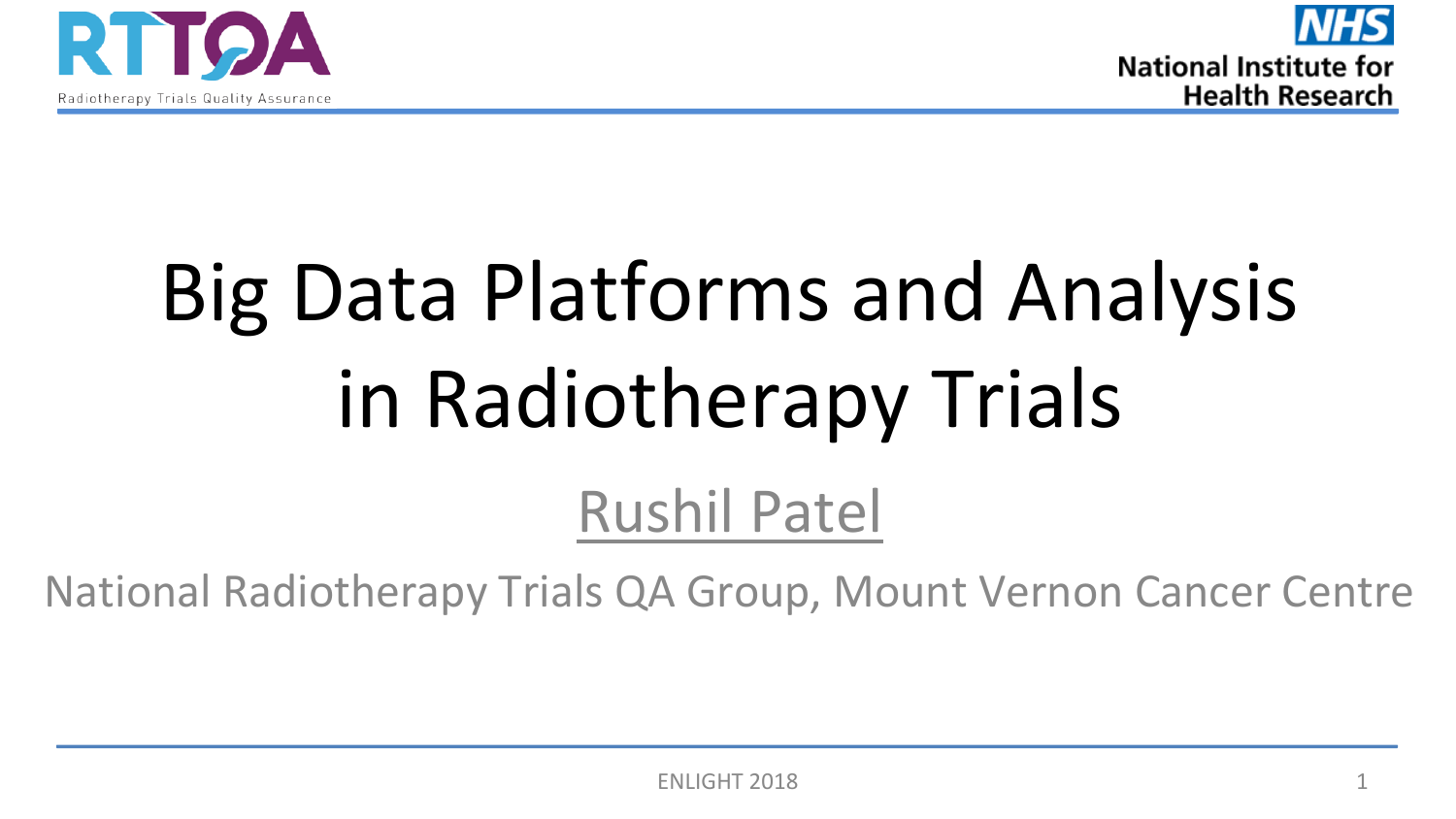## Learning Objectives

- Introduction to Randomised Clinical Trials (RCTs)
- Why RCTs are important
- What data we collect
- Challenges analysing this data
- Big Data platforms
- RTTQA approach

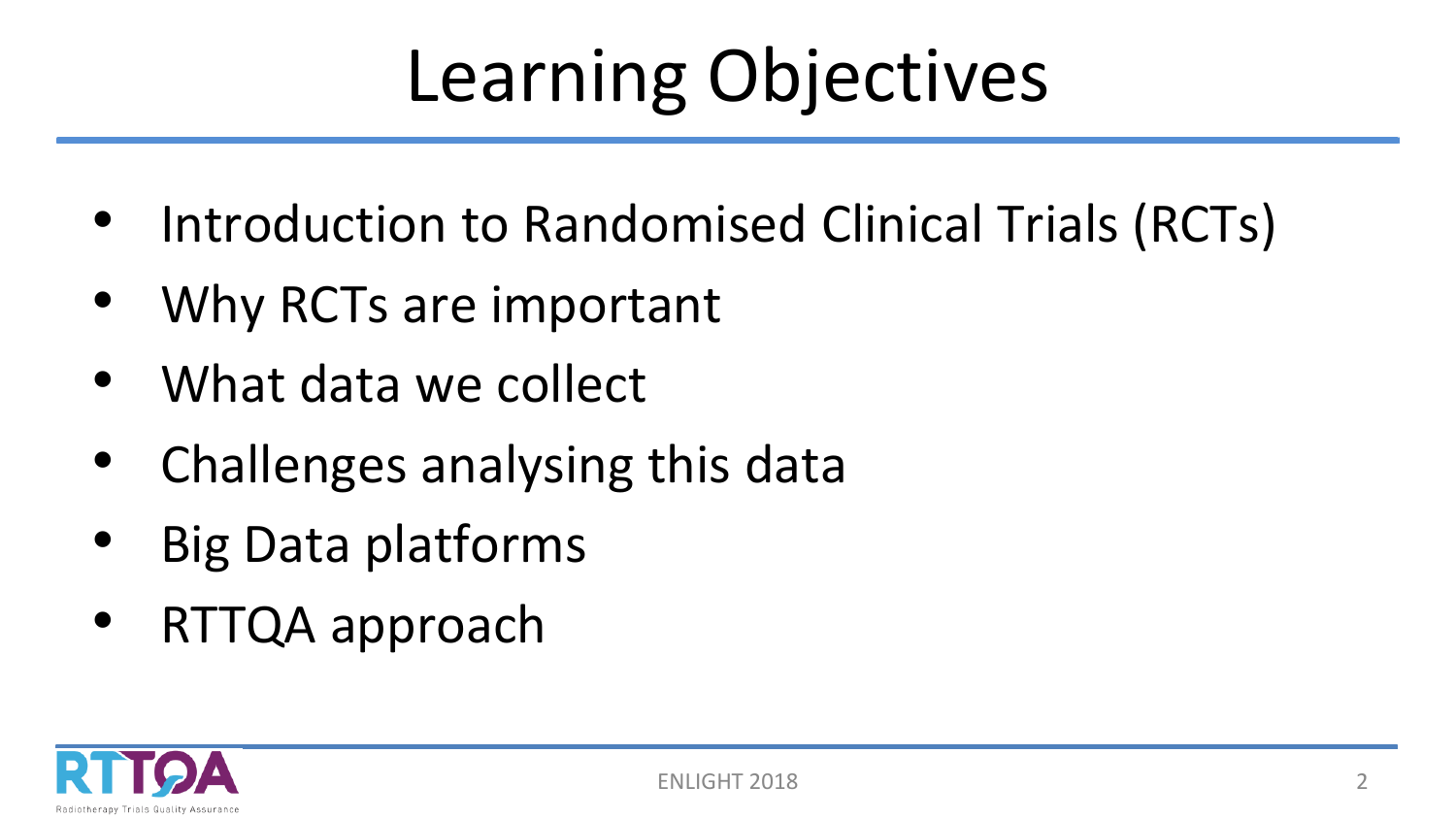### Randomised Clinical Trials

#### **What do we use RCTs for?**

- Clinical trials can change practice and help set standards of care in the UK and international
- Trials can also be used to introduce new techniques and technologies

#### **Primary Questions**

- Overall Survival
- Progression Free Survival
- Toxicity
- Secondary Outcomes…

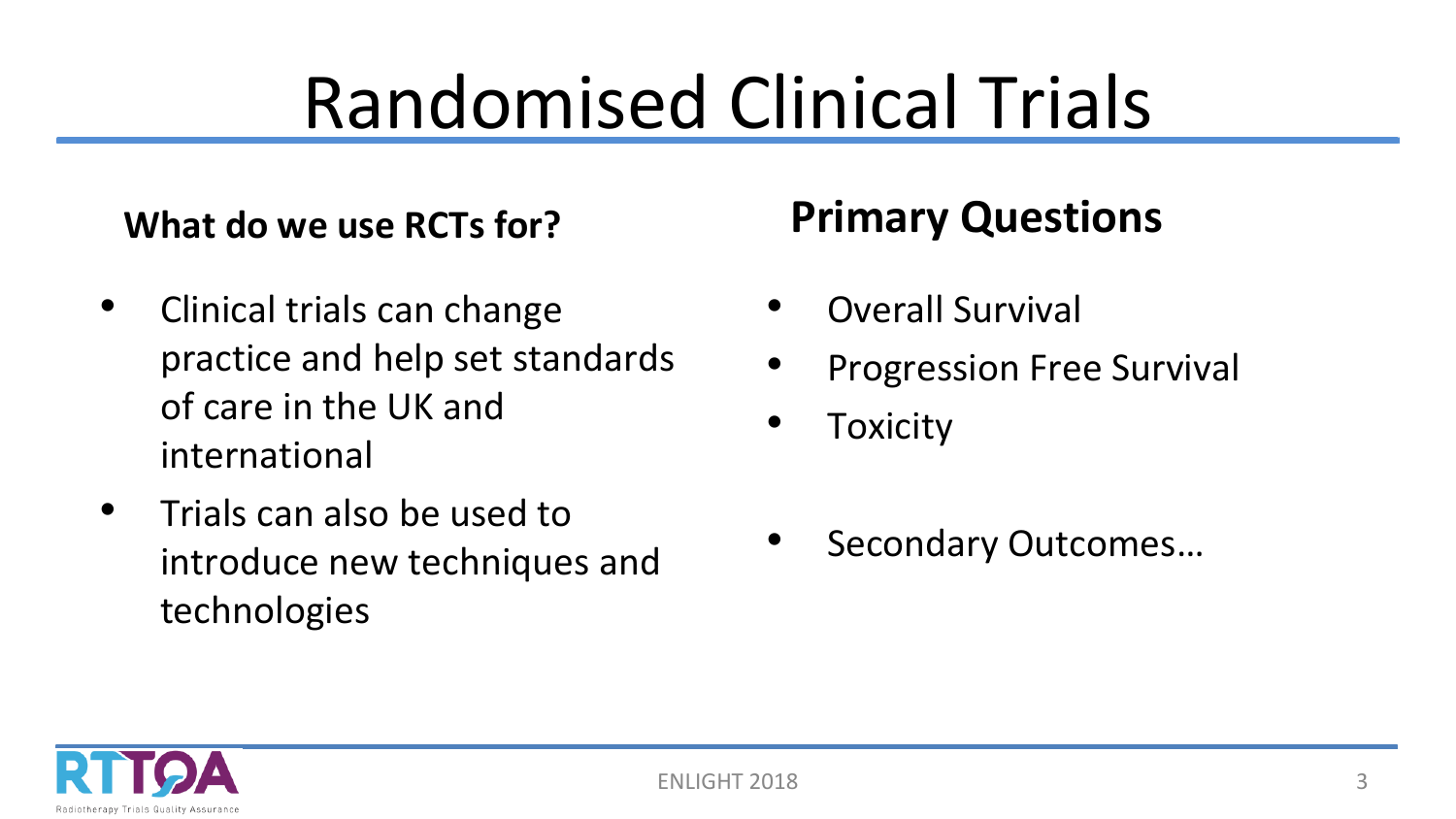#### Practice Changing Trials (Breast Radiotherapy)

- Traditional Breast Radiotherapy
	- 50Gy in 25 fractions over 5 weeks
- Start trial (1999-2002)
	- 40Gy in 15 fractions over 3 weeks
- Fast Forward (2011- ongoing)
	- 27/26Gy in 5 fractions over 1 week

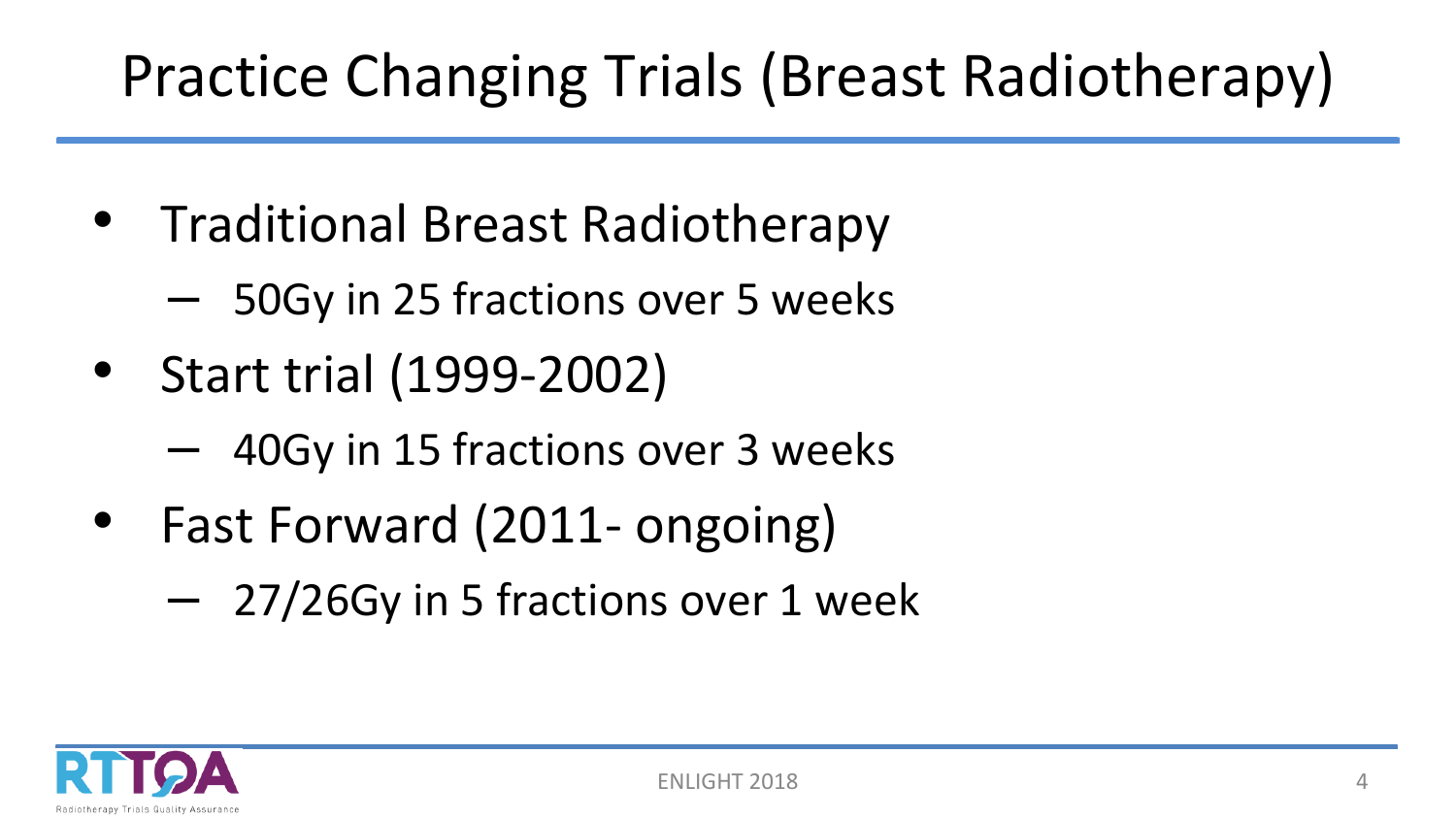## Trial Analysis

- How do we know if we improved outcomes?
	- Look at survival and recurrence of disease
- How do we know if we improved side effects?
	- Measure Serious Adverse Events and Serious Adverse Reactions
- Perform statistical analysis which helps us interpret the results of the trial
- Garbage in, Garbage out



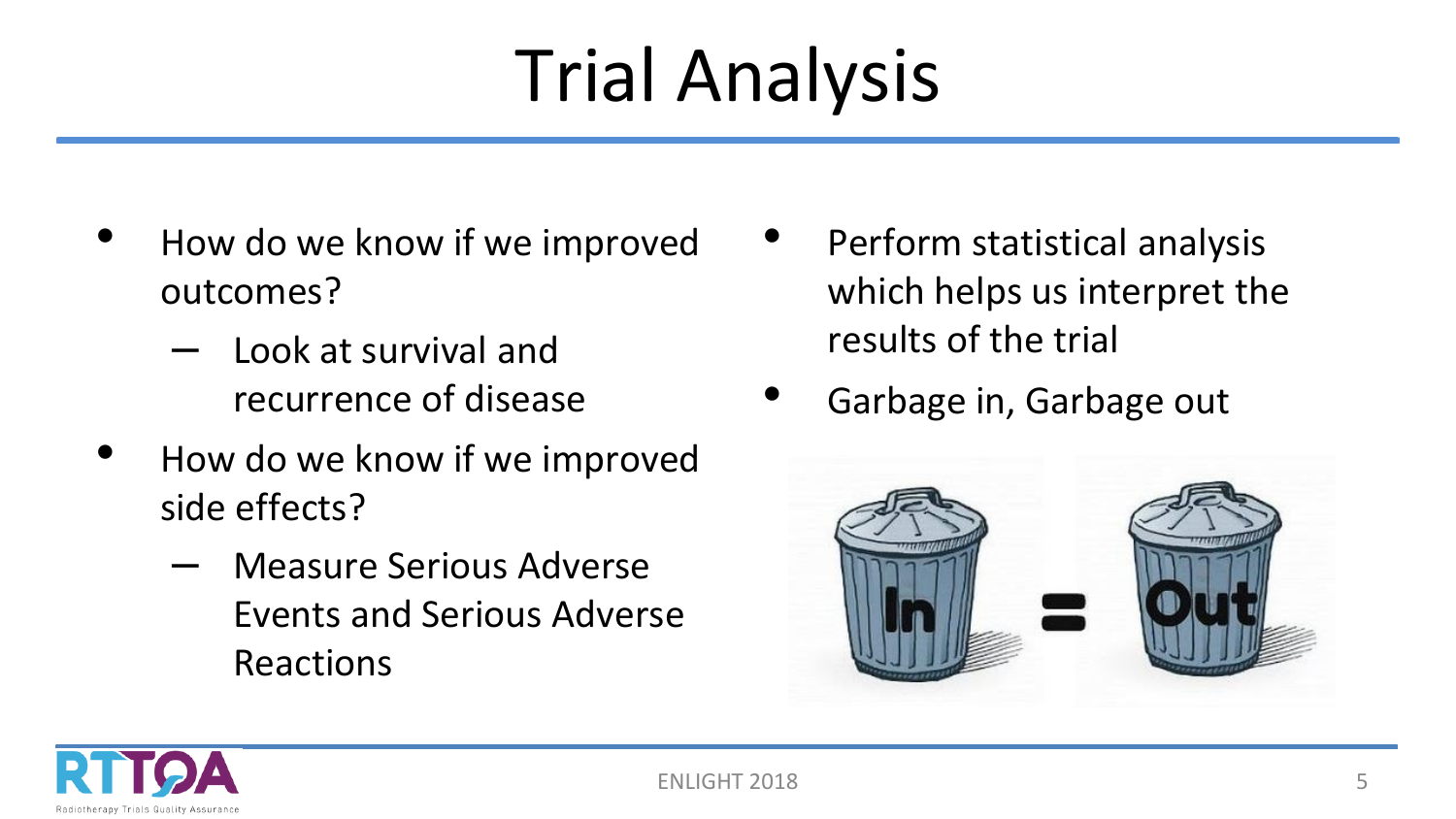#### Why is data from RCTs valuable?





ENLIGHT 2018 6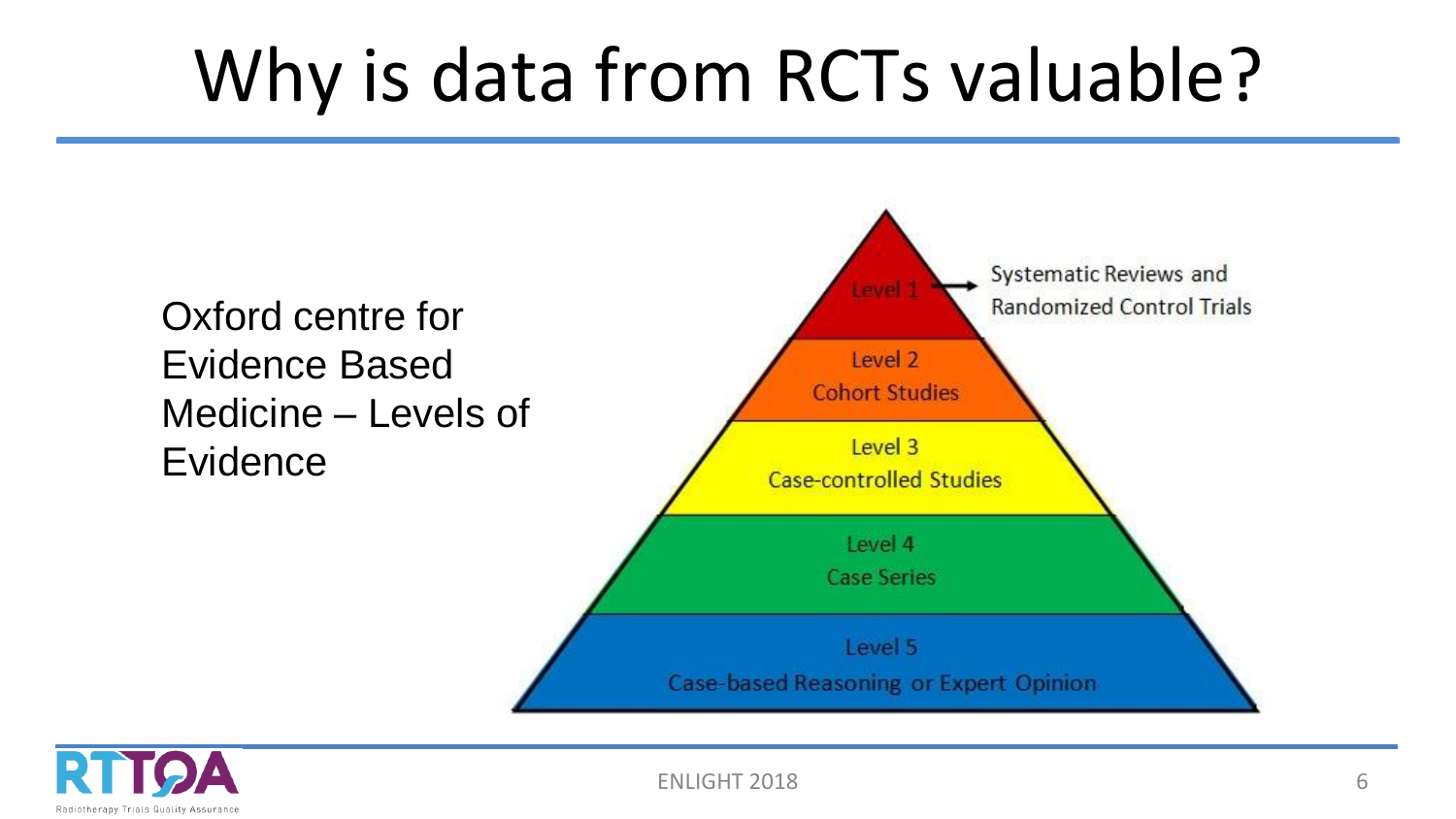#### Big Data and Trials

• Big Data refers to the collection and analysis of large sets of data elements and relationships that are difficult to process using traditional methods



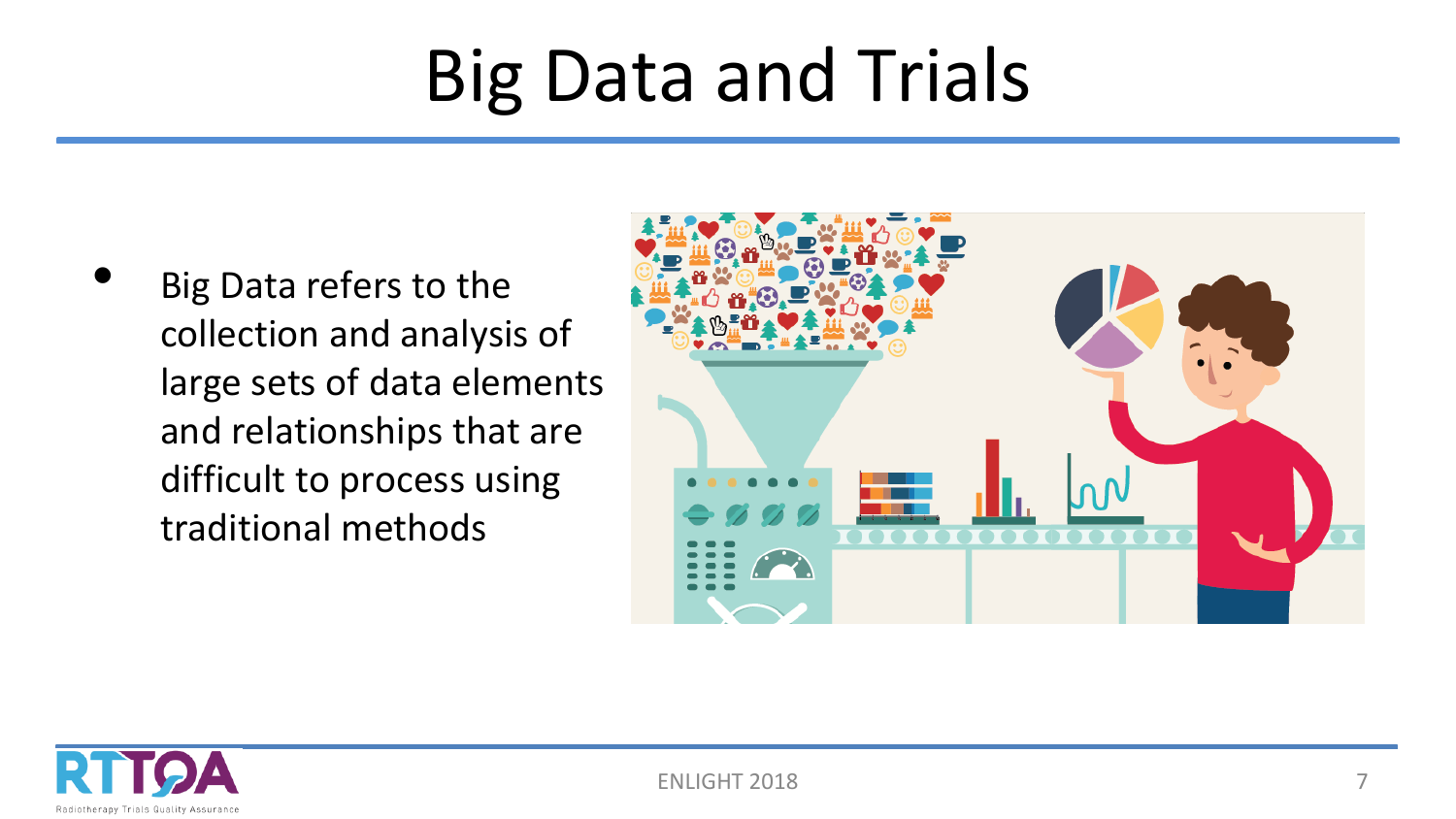### Challenges of Data Analysis

- Data Quality Bias
- Patient Privacy
- Geographical spread
- Interoperability

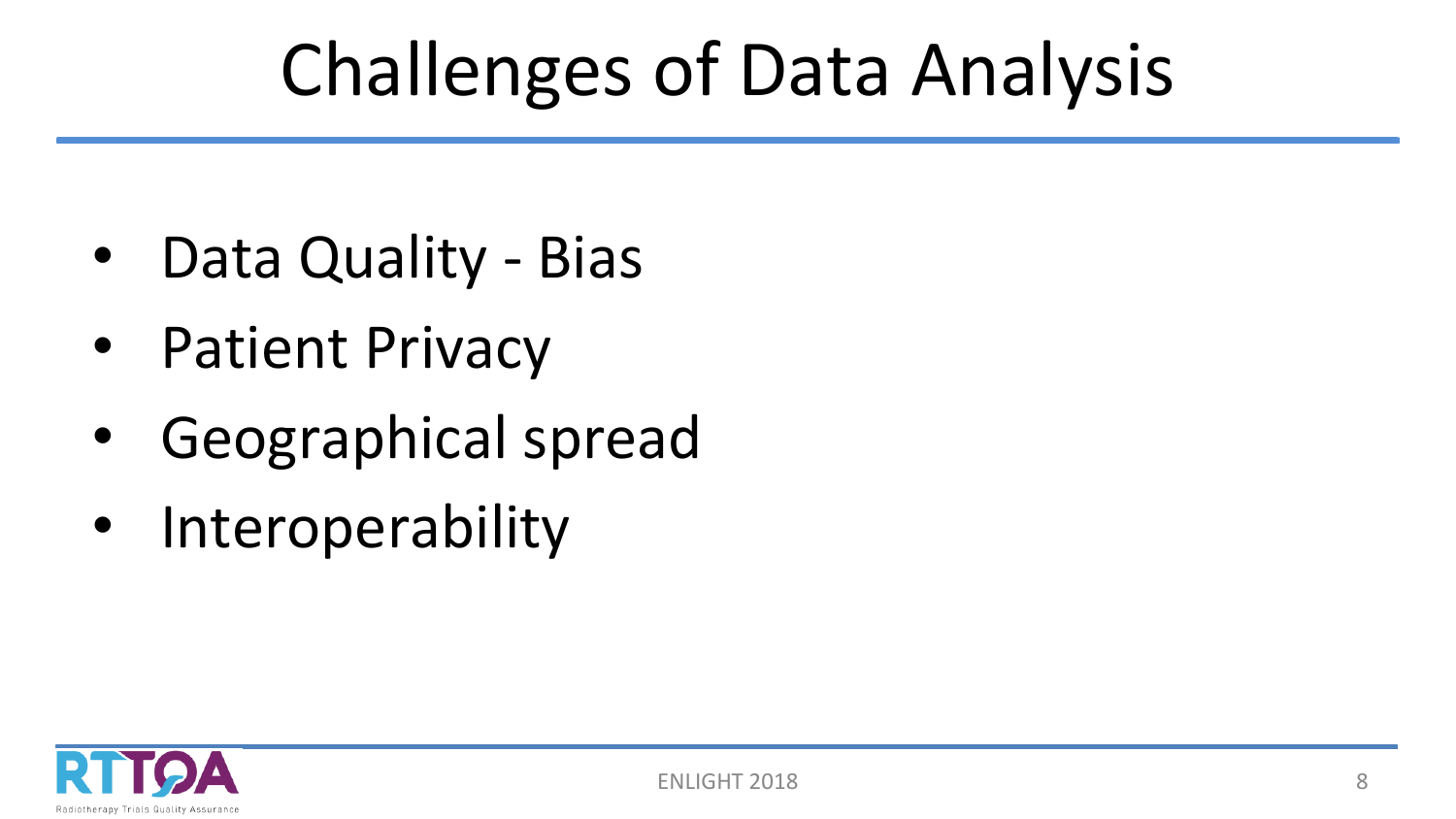### Big Data in Radiotherapy

#### Residual setup errors towards the heart after image guidance linked with poorer survival in lung cancer patients: do we need stricter IGRT protocols?

(Residual setup errors towards the heart linked to poorer survival)

Corinne N. Johnson<sup>1,2</sup>, MSc, Gareth J. Price<sup>1,2</sup>, PhD, Corinne Faivre-Finn<sup>1,2</sup>, MD, PhD, Marianne C. Aznar<sup>1,2</sup>, PhD and Marcel van Herk<sup>1,2</sup>, PhD.

<sup>1</sup>Manchester Cancer Research Centre, Division of Molecular and Clinical Cancer Science, School of Medical Sciences, Faculty of Biology, Medicine and Health, The University of Manchester, Manchester Academic Health Sciences Centre, UK <sup>2</sup>The Christie NHS Foundation Trust, Manchester Academic Health Sciences Centre, UK

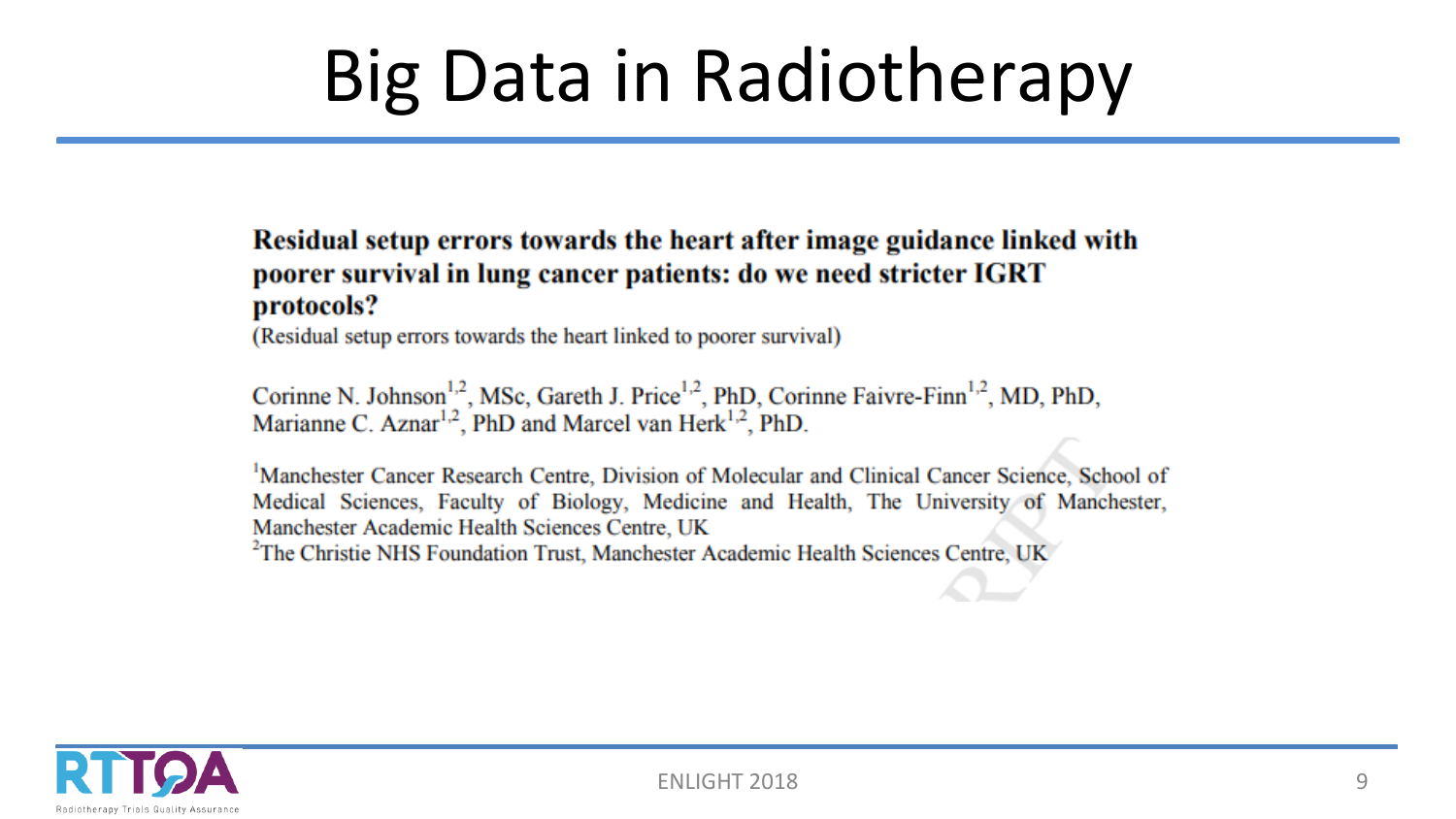### Why are trials good for big data

- Data Quality High Quality & Low Bias
- Patient Privacy Consent & Ethics
- Geographical spread Data centrally collected
- Interoperability Standardisation

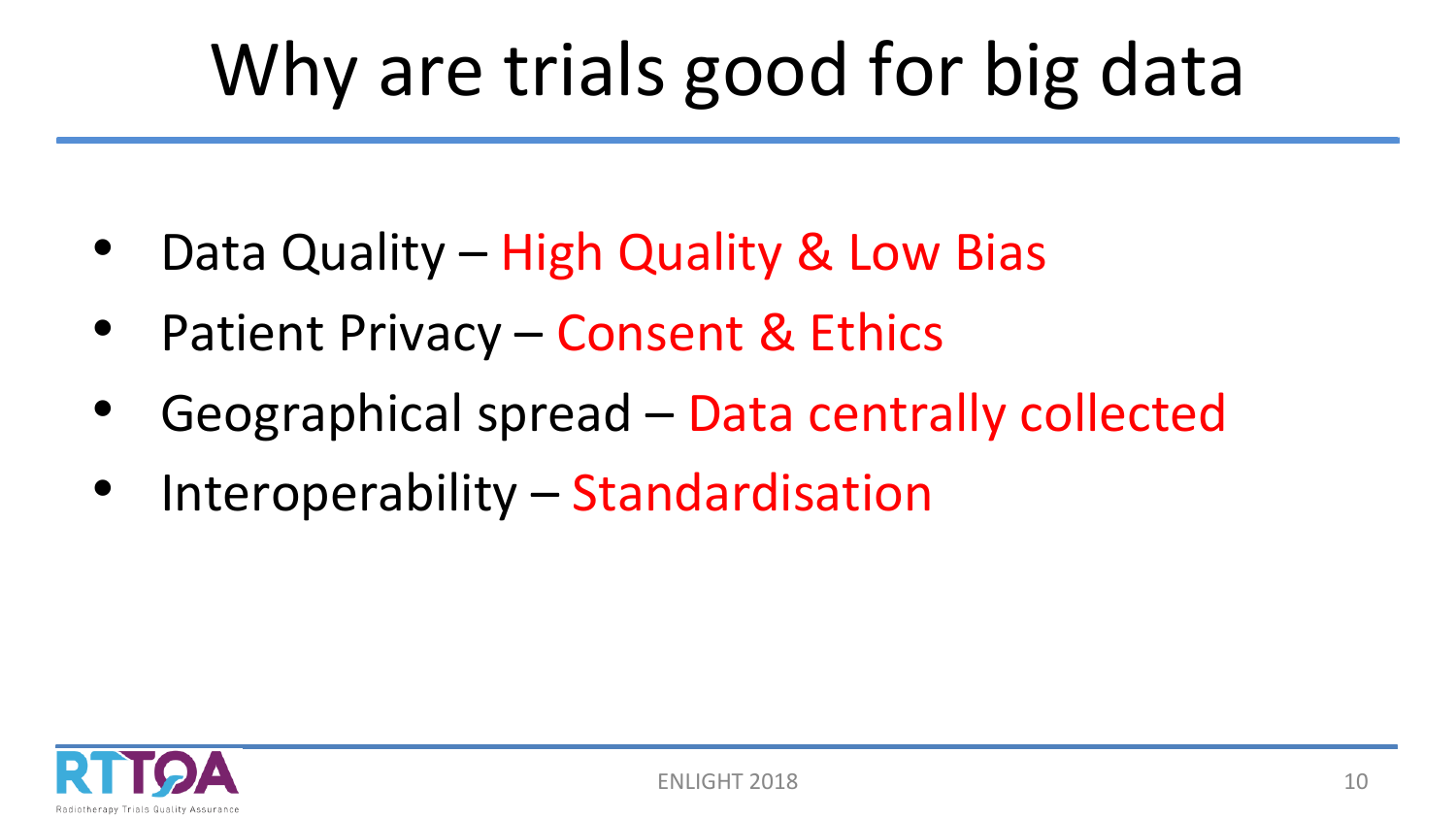#### Data Collection for Trials – Treatment Data

- Standardised DICOM format (mostly)
- Patient imaging CT scans, MRI, PET……..
- Outlining- Clinician Contouring
- Plan files
- Dose files





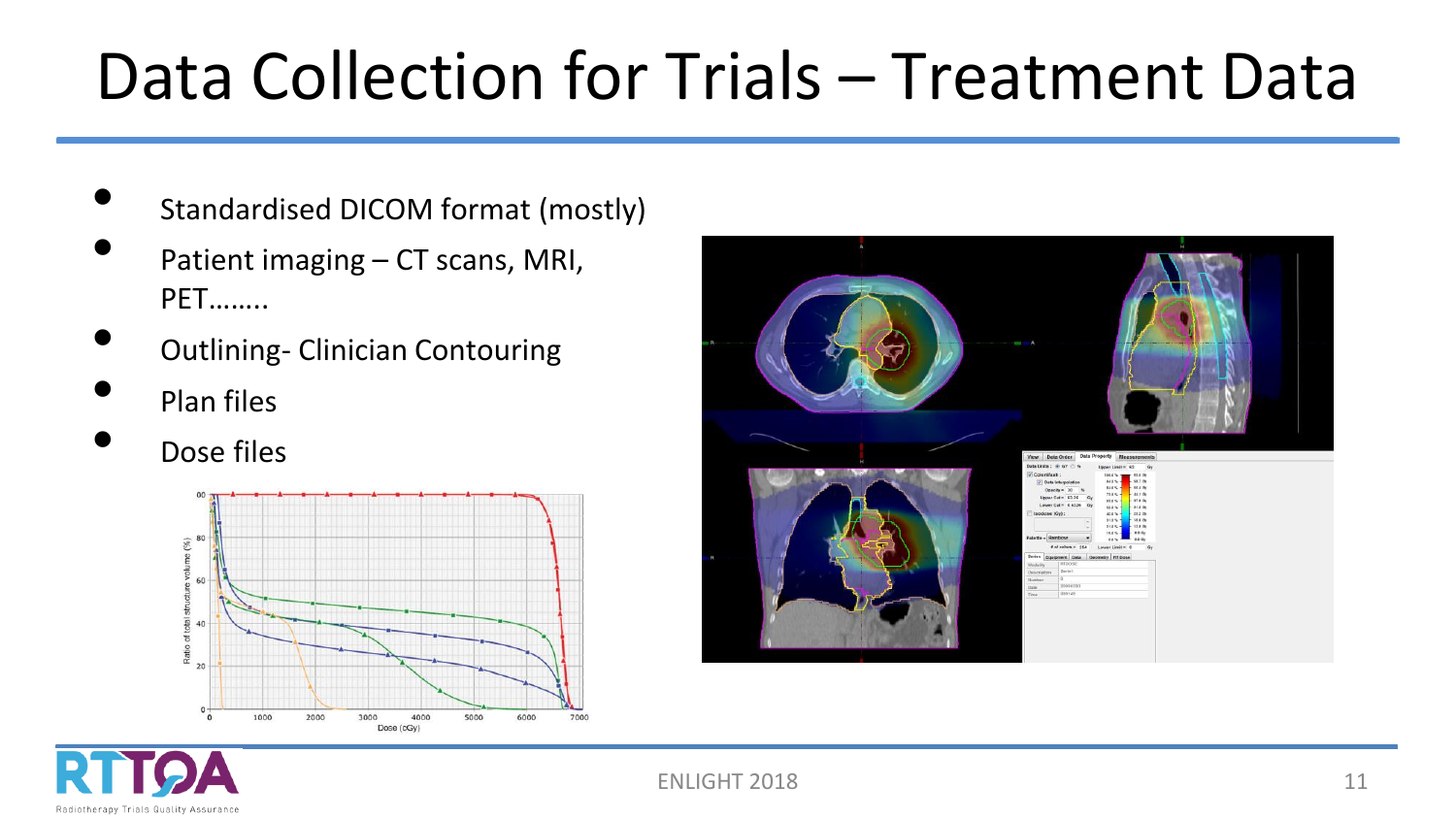## Data Collection Clinical Information

- Baseline Assessments
	- Disease stage
	- Performance status
- **Toxicity** 
	- Short term effects (less than 3 months)
	- Long term effects
- Outcomes
	- Did patients relapse
	- Overall Survival
- Follow up Scans

| Trials<br><b>MRC</b>                                                   | <b>STAMPEDE</b><br><b>BASELINE FORMS</b>                                                         | PR08<br><b>PR08 Form 2</b><br>Page 1/3                                                       |
|------------------------------------------------------------------------|--------------------------------------------------------------------------------------------------|----------------------------------------------------------------------------------------------|
|                                                                        | Please return to: STAMPEDE trial, MRC CTU at UCL, Aviation House, 125 Kingsway, London, WC2B 6NH |                                                                                              |
| (UK only)                                                              | Patient ID No:                                                                                   | Trial Arm:<br>44.0                                                                           |
|                                                                        | Date of Birth:<br>d<br>d<br>(Swiss sites complete year only)                                     |                                                                                              |
| <b>(i) To be completed prior to randomisation</b>                      |                                                                                                  |                                                                                              |
| ٠<br>A.<br>×<br>m                                                      | <b>Date of assessment</b>                                                                        |                                                                                              |
| PHYSICAL EXAMINATION                                                   |                                                                                                  |                                                                                              |
| $\overline{2}$<br>Height (cm)<br>3.                                    | <b>Weight (kg)</b><br>4<br>Waist (cm)<br>Б.                                                      | Is there pain from prostate cancer'<br>$0 = No$ , absent<br>$1 = Yes$ , present              |
| <b>BASELINE INVESTIGATIONS</b>                                         | (D) The trial requires either 6,12 or 14 to be performed                                         |                                                                                              |
| $(0 = Not done, 1 = Donel)$                                            |                                                                                                  |                                                                                              |
| <b>Bone scan</b><br>£.                                                 | <b>Bone scan date</b><br>Ż.                                                                      |                                                                                              |
| ×<br>Chest x-ray<br>(if not done, complete Q8a)                        | X-ray date                                                                                       | 8a. If chest x-ray not<br>performed. Give reason:                                            |
| 10.<br>CT abdomen/ pelvis                                              | 11<br><b>CT</b> date                                                                             | 1 = Chest included in<br>CT scan or<br>CT component of                                       |
| 12<br><b>Whole body MRI</b><br>equivalent to bone scan)                | 13<br><b>MRI</b> date                                                                            | PET scan<br>$2 =$ Other, specify:                                                            |
| Whole body CT component of PET scan<br>14<br>(equivalent to bone scan) | 15<br><b>PET</b> date                                                                            | .                                                                                            |
| Other scan, specify<br>16                                              | 17<br>Other date                                                                                 |                                                                                              |
| <b>BLOOD MARKERS</b>                                                   | (i) Pre-chemotherapy haematological results can be used in patients receiving SOC docetaxel      |                                                                                              |
| <b>Haematology</b>                                                     | <b>Biochemistry</b>                                                                              |                                                                                              |
| Date<br>18.<br>z                                                       | 23<br>A                                                                                          | Date                                                                                         |
| 19.<br>Haemoglobin (g/dl)                                              | 24                                                                                               | Total bilirubin (umol/i)                                                                     |
| 20<br>White blood count (x10 <sup>9</sup> /l)                          | 25.                                                                                              | AST/ALT "(units/I)<br>*Delete as applicable                                                  |
| 21.<br>Neutrophils (x10 <sup>9</sup> /l)                               | ALP (units/l)<br>26                                                                              |                                                                                              |
| 22<br>Platelets (x10 <sup>9</sup> /l)                                  | 26a                                                                                              | ULN for ALP for this test (units/l)                                                          |
| Was testosterone level checked prior to hormone therapy?               | 27.                                                                                              | Serum creatinine (umol/l)                                                                    |
| $0 = No,$ $Q = Q33$<br>30<br>Yes, complete Q31 and 32                  | 28.                                                                                              | GFR (ml/min/1.73m <sup>2</sup> or ml/min/)<br>GFR can be either eGFR or CrCl.                |
| 31.<br>Date<br>ń<br>m                                                  | 29<br>Albumin (g/l)                                                                              |                                                                                              |
| 32<br>Testosterone (nmol/l)                                            |                                                                                                  |                                                                                              |
| <b>DISEASE AT FIRST PRESENTATION</b>                                   |                                                                                                  |                                                                                              |
| Date of first diagnosis of PCa<br>d<br>d<br>33.                        | <b>Gleason score</b><br>34<br>Primary (1-5)<br>Secondary (1-5)                                   | <b>ID</b> Provide the primary and<br>secondary grades only.<br>Do not give a tertiary grade. |
| <b>PSA Value</b><br>35.<br>ng/ml                                       | d<br>m<br>36                                                                                     | Date of PSA test                                                                             |
| $0 - T0$<br>$3 - T3$                                                   | $0 = NO$<br>38.<br>N<br>39.<br>$1 - Ne$                                                          | $0 = M0$<br>м<br>$1 = M1$                                                                    |
| 37.<br>$1 = T1$<br>$4 = T4$<br>$2 = T2$<br>9 = TX (See appendix A)     | $Q = NX$                                                                                         | $9 =$ Unknown                                                                                |
|                                                                        |                                                                                                  | June 2017 Version 13.0                                                                       |

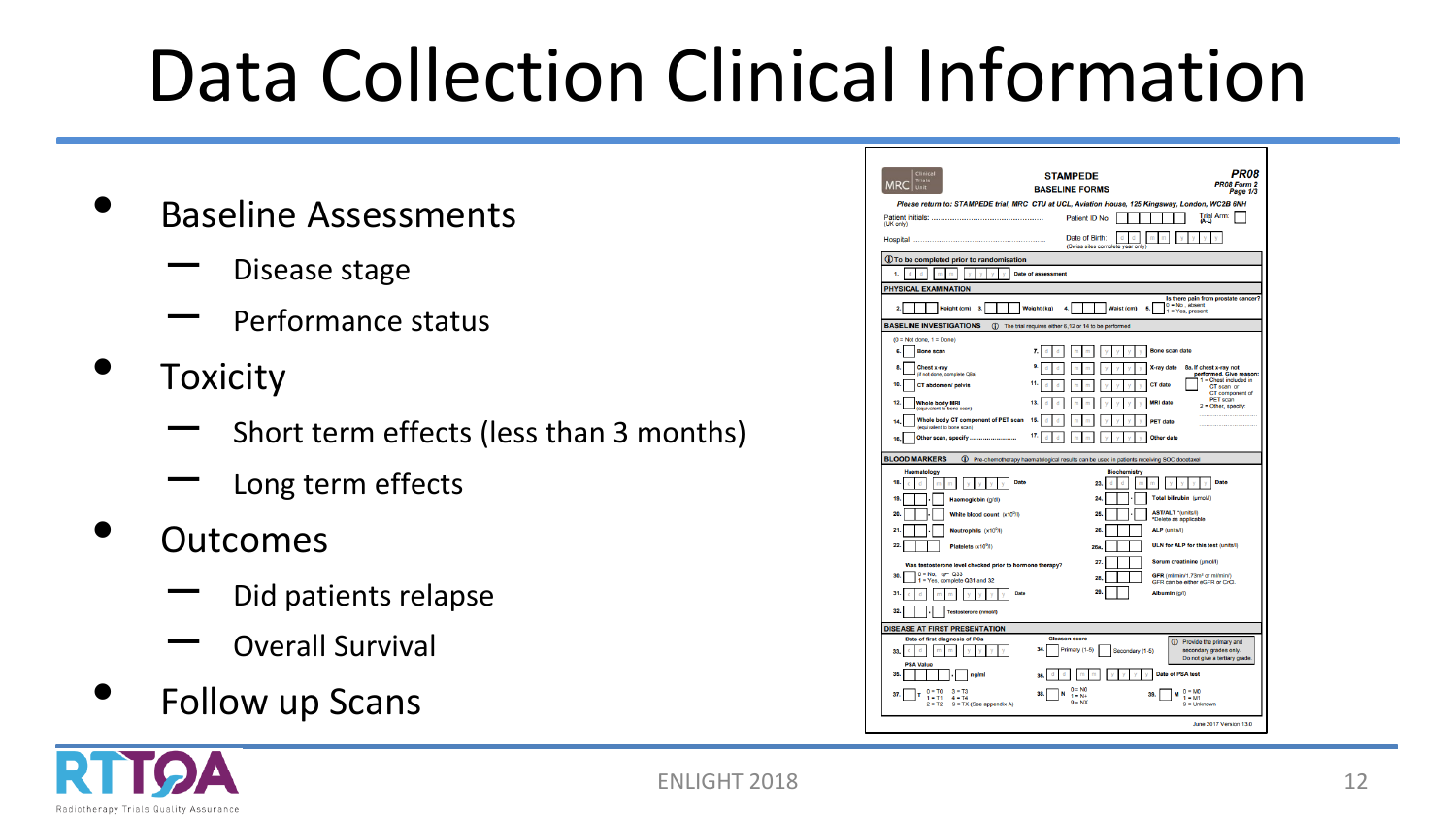#### UK Perspective





ENLIGHT 2018 13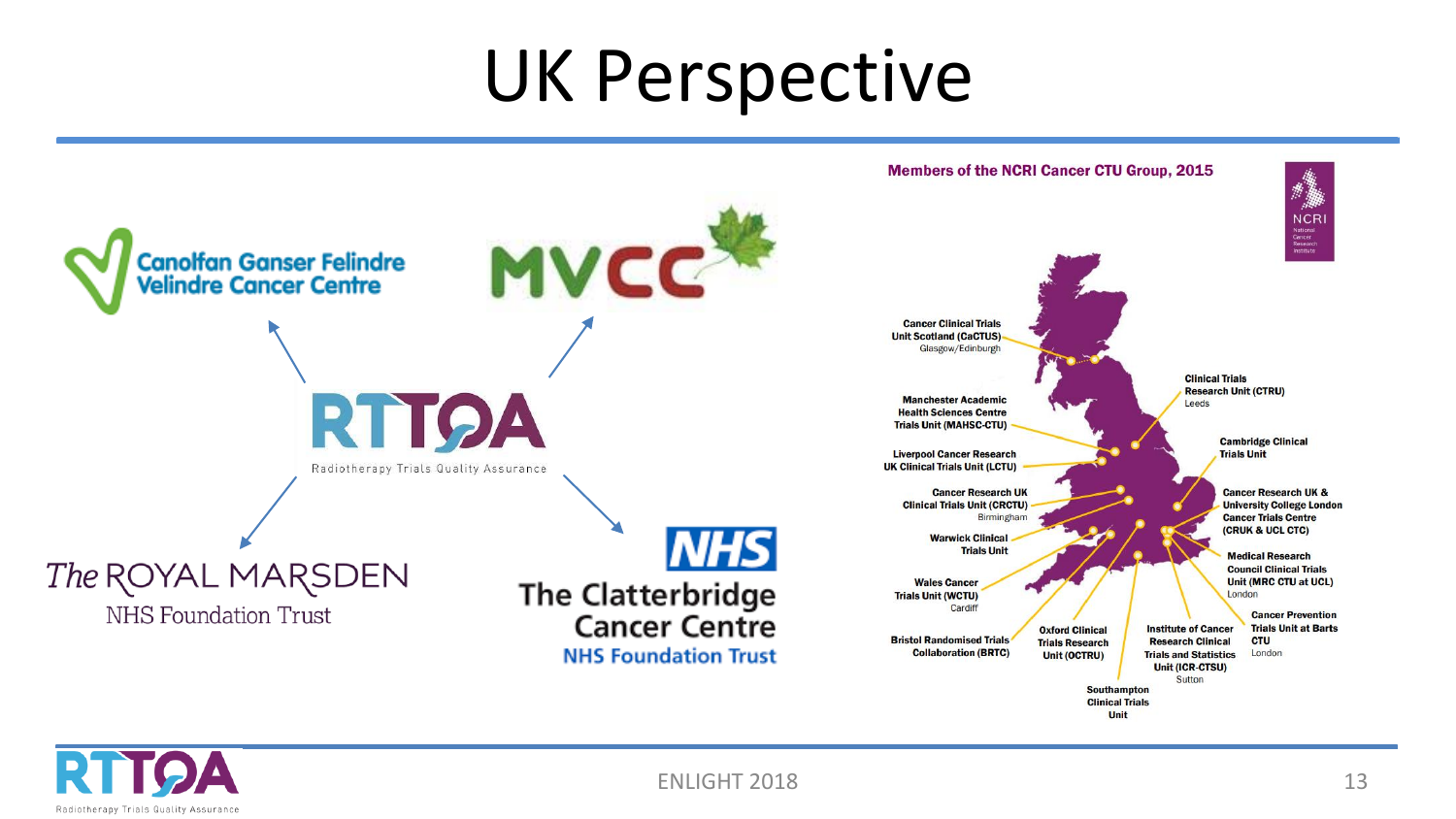### Big Data – Central Database

- Pros
	- Standardised sharing systems
	- Highly curated data
	- Data in as single system
- Cons
	- Data may not be accessible
	- Small patient numbers
	- May not represent all patients



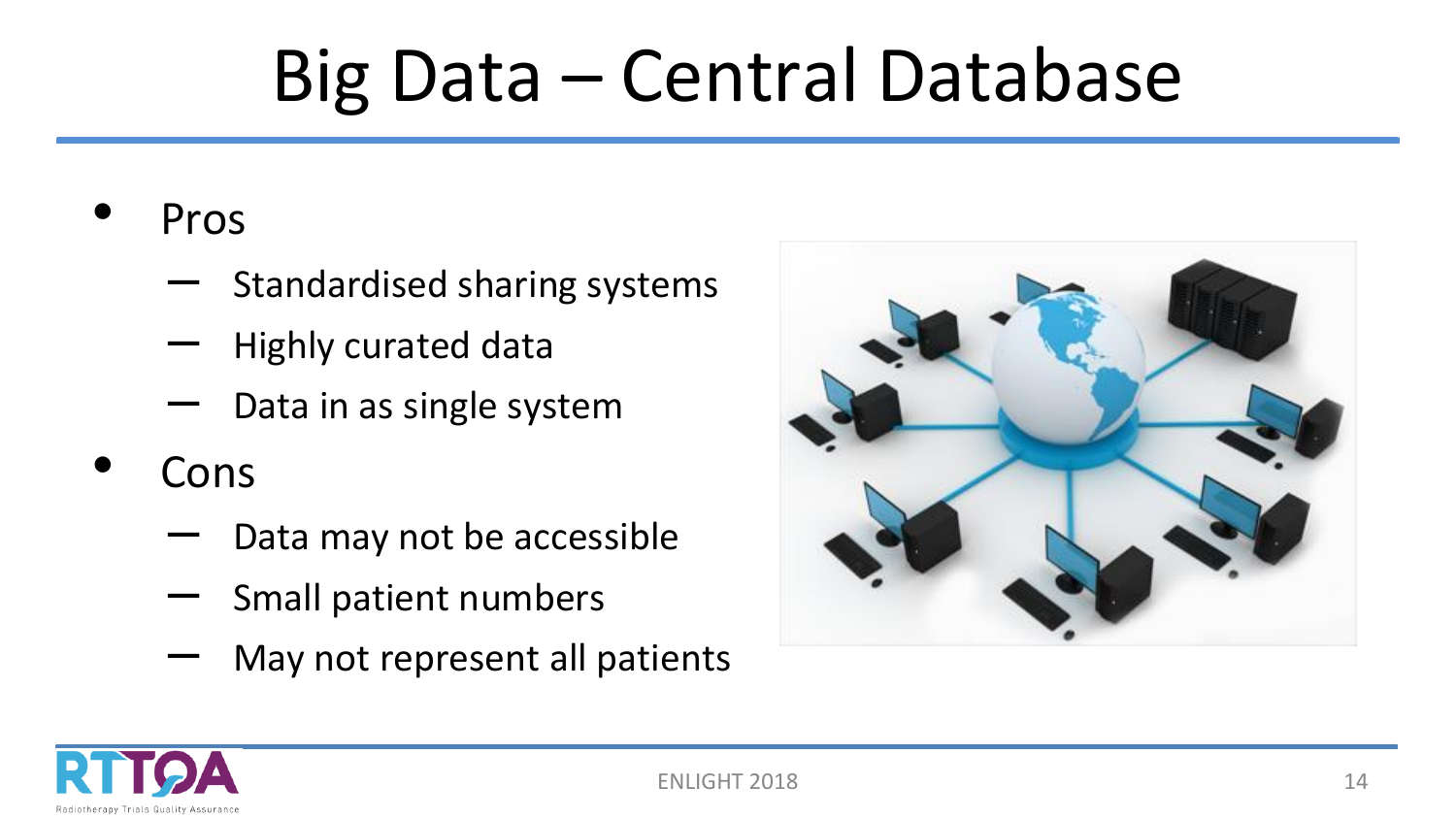#### Federated Databases

- Pros
	- No need to share data
	- Develop models and test elsewhere
	- Standard libraries
- **Cost** 
	- High admin/setup cost
	- Ethics/access may be complex



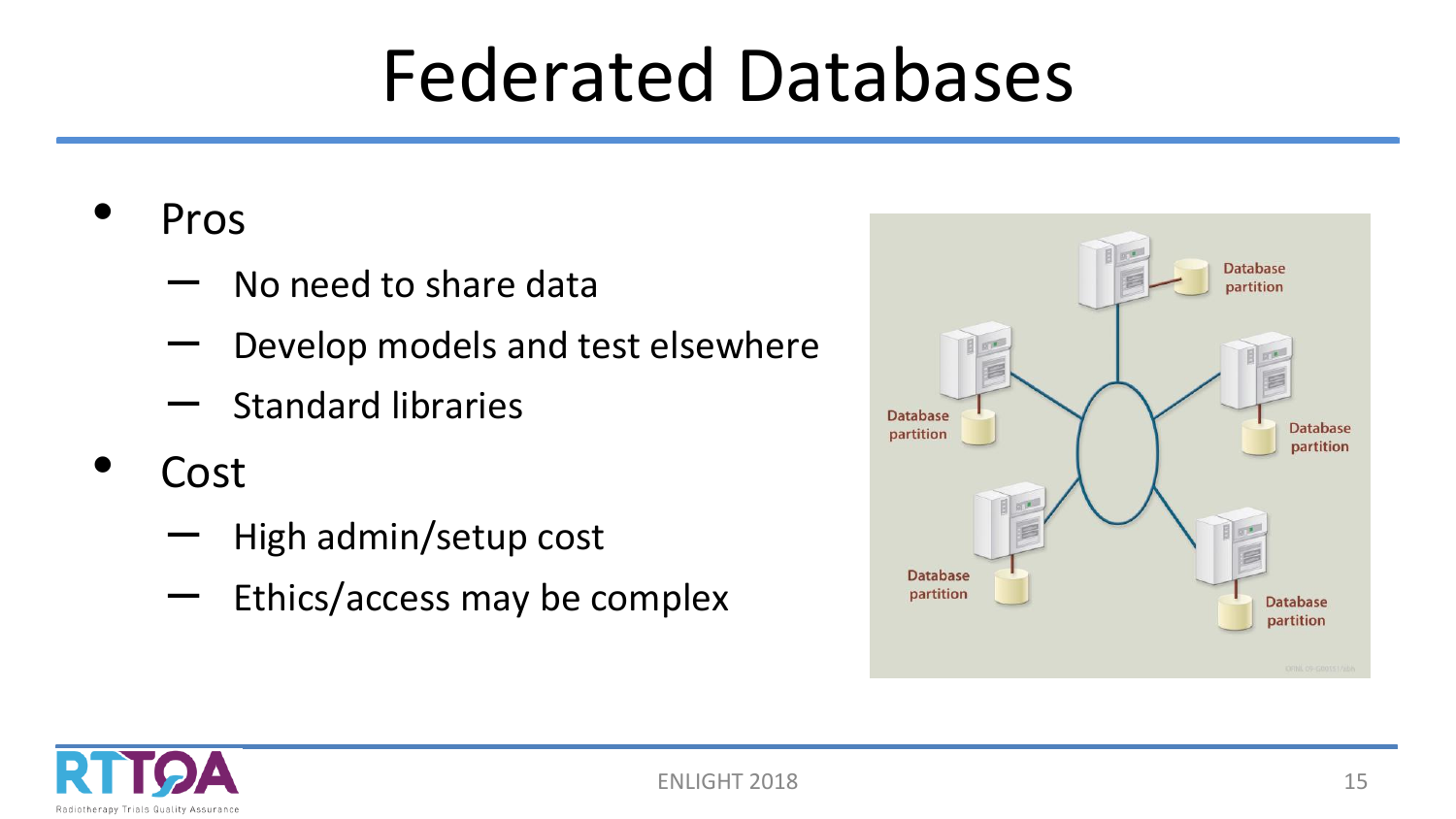### RTTQA - XNAT System

- Built by KCL and UCL
- Database for treatment information
- Centralised data storage
- Accessible using internet for NHS/Non-NHS
- Ensures data is clean and validated
- Provides automation
- Facilitates data analysis
- Low Cost
- Does not contain clinical data, but it could